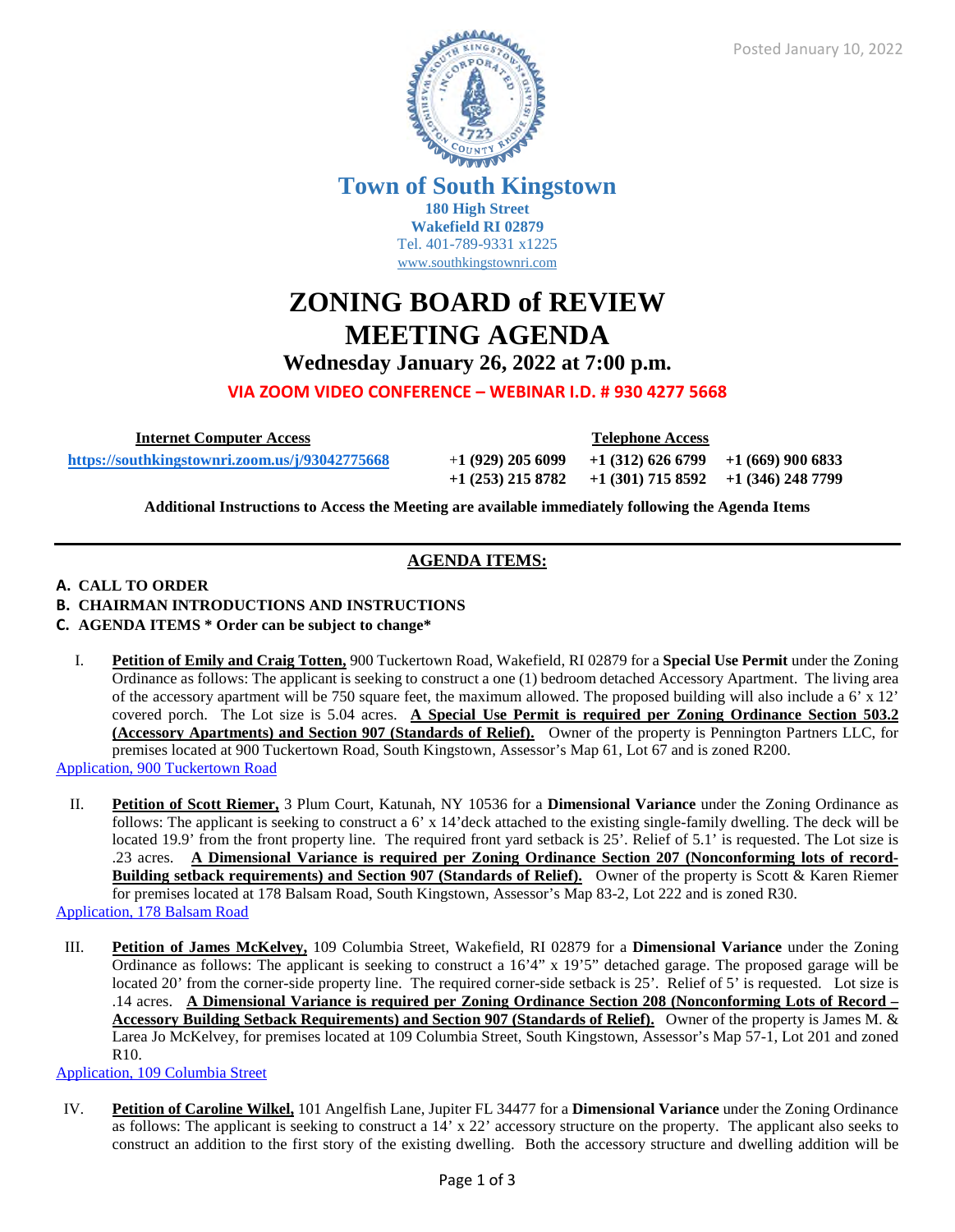located 13' from the front property line. The required front yard setback is 35'. Relief of 22' is requested. The proposed building height of the accessory structure is 20'. The accessory structure height limit is 15'. Relief of 5' is requested. . Lot size is .45 acres. **A Dimensional Variance is required per Zoning Ordinance Section 207 (Nonconforming Lots of Record – Building Setback Requirements), Section 208 (Nonconforming Lots of Record – Accessory Building Setback Requirements) Section 503.1 (Accessory Structures), and Section 907 (Standards of Relief).** Owner of the property is Caroline S. Wilkel Trust, for premises located at 1039 Matunuck Beach Road, South Kingstown, Assessor's Map 93-4, Lot 14 and zoned R20

[Application, 1039 Matunuck Beach Road](https://www.southkingstownri.com/DocumentCenter/View/9224/Application-1039-Matunuck-Beach-Road)

V. **Petition of Harpin Family Trust,** 92 Indian Trail South, Wakefield, RI 02879 for a **Dimensional Variance** under the Zoning Ordinance as follows: The applicant is seeking to construct a 20' x 55' second story addition to the existing single-family dwelling. The proposed addition will be located 15' from the front property line. The required front yard setback is 35'. Relief of 20' is requested. Lot size is .16 acres. **A Dimensional Variance is required per Zoning Ordinance Section 207 (Nonconforming lots of record-Building setback requirements) and Section 907 (Standards of Relief).** Owner of the property is Harpin Family Living Trust for premises located at 92 Indian Trail South, South Kingstown, Assessor's Map 34-4, Lot 3 and zoned R 20.

[Application, 92 Indian Trail South](https://www.southkingstownri.com/DocumentCenter/View/9222/Application-92-Indian-Lake)

#### **NOTE: FOR ALL OTHER SUPPLEMENTAL DOCUMENTATION INCLUDING ANY CORRESPONDENCE CLICK THE LINK BELOW:**

#### **[South Kingstown Current Zoning Applications](https://www.southkingstownri.com/1000/Current-Zoning-Applications)**

#### **D. OTHER ITEMS:**

**I.** Attendance for February 16, 2022 Zoning Board of Review

# **E. ADJOURNMENT**

#### **NOTES:**

#### **LOSS OF INTERNET CONNECTIVITY**

- In the event that the host (Town of South Kingstown) or any Zoning Board Members lose power or internet connection during the meeting and the meeting is unable to continue all unheard petitions will be automatically continued to the next regularly scheduled Zoning Board of Review meeting.
- In the event that an applicant loses power or internet connection during the meeting, the applicant's petition will automatically be continued to the next regularly scheduled Zoning Board of Review meeting.

#### **TECHNICAL DIFFICULTIES**

Should anyone experience technical difficulties in participating in this meeting, please immediately contact Jess Spence, Zoning Administrative Assistant, by email [jspence@southkingstownri.com](mailto:jspence@southkingstownri.com) during the meeting. We will do our best to help resolve any technical issues that may occur.

# **INSTRUCTIONS TO ACCESS THE MEETING:**

#### **MEMBERS OF THE PUBLIC:**

The public can join this Zoom meeting electronically by computer, smartphone or tablet using the instructions below. If you do not have a smartphone or other electronic device capable of joining the Zoom meeting room, you may also join by telephone.

Testing Computer & Audio Equipment

Attendees are encouraged to test their internet connection and audio capabilities in advance of the meeting. Please use the following link for detailed information from Zoom on how to test your equipment: <https://support.zoom.us/hc/en-us/articles/115002262083>

Accessing the Zoom Meeting via Computer, Tablet or Smartphone:

**Click on this link to join the meeting**: **<https://southkingstownri.zoom.us/j/93042775668>**